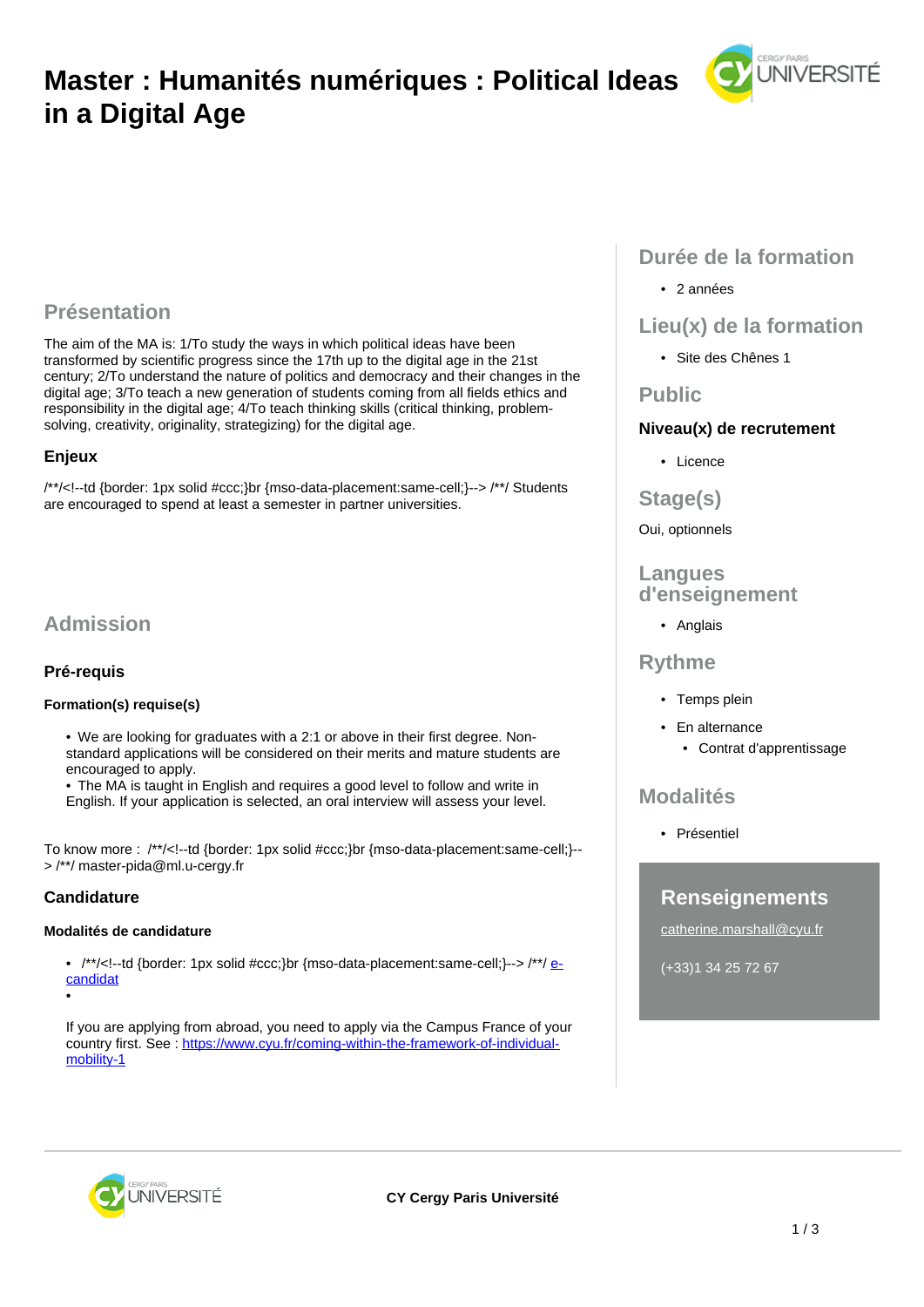#### **Modalités de candidature spécifiques**

/\*\*/<!--td {border: 1px solid #ccc;}br {mso-data-placement:same-cell;}--> /\*\*/ Application requirements:

- Online application form
- CV with photograph
- University transcripts of grades demonstrating academic qualifications
- 2 recommendation letters from your teachers at the degree level

#### **Conditions d'admission / Modalités de sélection**

• The candidate is selected after an interview with the PIDA team

**Et après ?**

## **Niveau de sortie**

**Année post-bac de sortie**

 $\bullet$  Bac  $+3$ 

**Niveau de sortie**

• BAC +5

## **Activités visées / compétences attestées**

As a graduate, the students should be able to:

1/ Synthesise and comment critically on a body of academic writing relating to contemporary political ideas since the 17th century and in a data-intensive environment: 2/Appreciate, analyse, interpret and evaluate political issues, ideas and institutions across a broad variety of sub-fields, in law, history of ideas, political economy and data science;

3/ Construct and defend a rigorous argument, both in written form and orally, using primary and secondary materials;

4/Follow and understand why the use of data science by political actors is transforming the nature of politics and government;

5/ Acquire soft skills in the field of digital humanities

### **Poursuites d'études**

• PhD level study in political and social sciences. MA students are involved in the AGORA research centre, at CY Cergy Paris University, which is an active research hub distinguished by its diversity, collegiality and interdisciplinary between different approaches. Along with seminars at the UNESCO chair on Digital Innovation in Transmission and Publishing, a diverse group of specialists all linked to a field of research in political ideas, will guide you towards research at a PhD level.